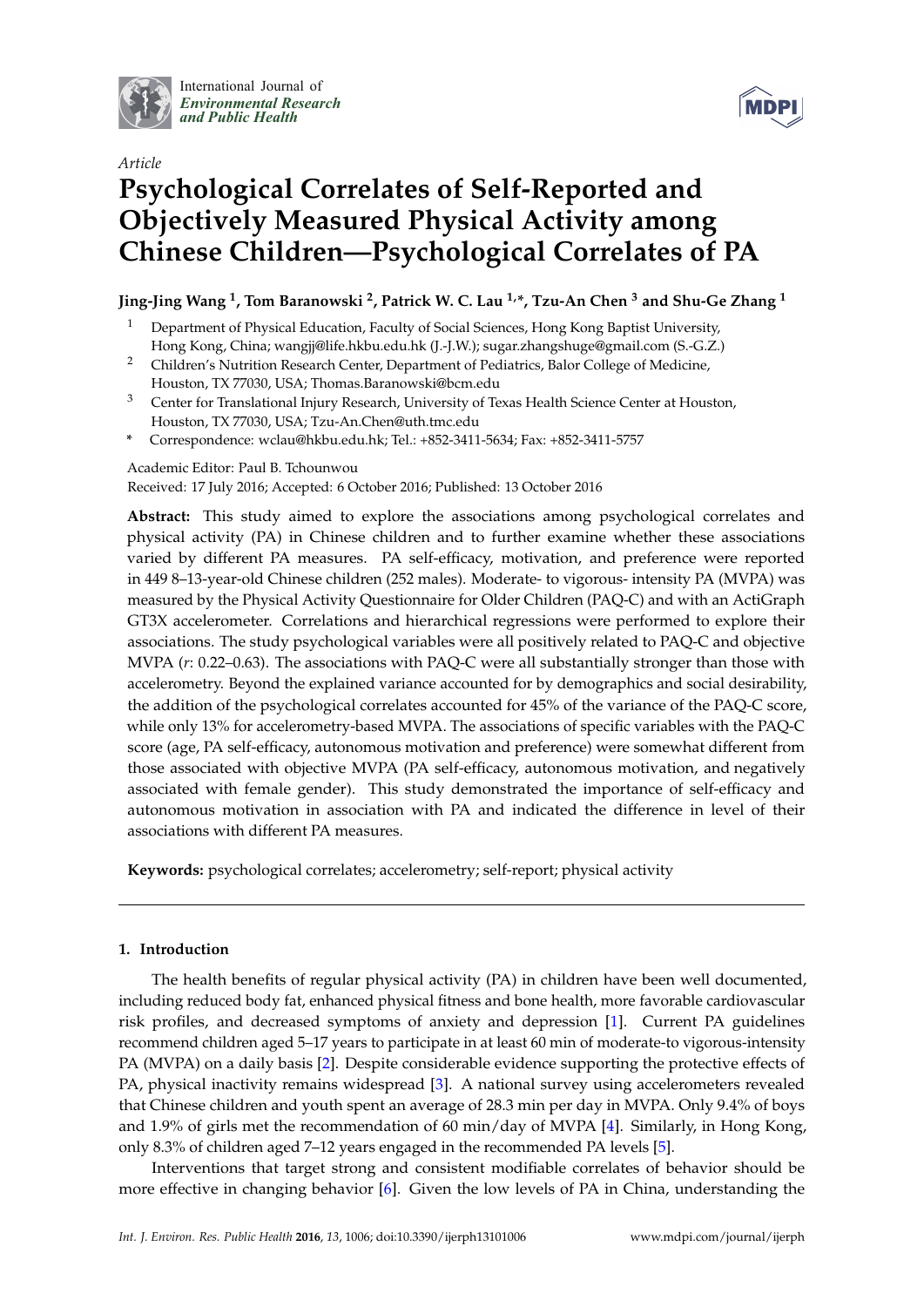association between correlates and PA could inform the development of more efficacious interventions. Psychological factors have been extensively identified as an important category in reviews concerning correlates of PA in children and adolescents [\[7](#page-9-4)[,8\]](#page-9-5). In the PA domain, self-efficacy beliefs are emphasized as a situation-specific of self-confidence that people have to engage in PA [\[9](#page-9-6)[,10\]](#page-9-7). Self-efficacy is positively associated with exercise adherence [\[11\]](#page-9-8). A few studies have examined the positive relationship between self-efficacy and PA in Chinese pediatric populations in mainland China [\[12](#page-9-9)[,13\]](#page-9-10), Taiwan [\[14,](#page-9-11)[15\]](#page-9-12), and Hong Kong [\[16\]](#page-9-13). However, only self-reported PA data were collected in these studies.

Self-determination theory (SDT) [\[17\]](#page-9-14) is another appealing theoretical framework for understanding how motivational factors may relate to PA and has been widely employed. SDT posits that motivation helps individuals initiate and maintain behavior. SDT offers a motivational sequence ranging from low to high levels of self-regulation underpinning PA, known as amotivation (i.e., lack of intentionality and personal causation), external regulation (i.e., external locus of initiation, e.g., for gaining reward or avoiding punishment), introjected regulation (i.e., involving internalized rules or demands), identified regulation (i.e., realizing the value of behavior and accepting the regulatory process), and intrinsic motivation (i.e., inherent satisfaction in doing the behaviors) [\[18\]](#page-9-15). Based on these different motivational regulations, SDT distinguishes the autonomous and controlled motivations. Intrinsic motivation and identified regulation are considered autonomous forms of motivation because they reflect a sense of personal volition and originate from an internal perceived locus of causality. Alternatively, introjected and external regulations are considered controlled motivation to reflect external demands, originating from an external perceived locus of causality [\[19\]](#page-9-16).

SDT provides valuable insight into how to foster increments in autonomous motivation, indicating that more self-determined forms of motivation lead to optimal functioning and well-being [\[20\]](#page-9-17). A review of forty-six studies of the association between the motivations and PA in children and adolescents indicated that autonomous motivation had a moderate positive association with PA ( $\rho$  = 0.27 to 0.38), whereas controlled forms of motivation had weaker negative associations with PA ( $\rho = -0.11$  to  $-0.21$ ) [\[21\]](#page-9-18). Most of these existing studies, however, were derived from western populations. One study among Chinese students found differences in PA levels between high and low self-determined groups [\[22\]](#page-9-19). Two PA motivation studies were conducted in mainland China and Taiwan [\[23](#page-9-20)[,24\]](#page-9-21), but were specifically conducted in physical education contexts. There is a paucity of research on PA motivation among underserved Chinese children in free-living conditions. Considering the obvious western vs. Chinese cultural differences (e.g., heavy homework load and emphatic stress on academic performance among the Chinese), perceived pressure on school work might influence Chinese children's intentions and decisions to be physically active [\[25\]](#page-9-22). Thus, studies of Chinese children's motivational correlates of daily PA are imperative.

Furthermore, preference for the behavior, a component of behavioral choice theory [\[26\]](#page-10-0), has been applied to explain PA behavioral choice. Preference for PA was a significant predictor of engagement in PA in a large community-based sample of adults [\[27\]](#page-10-1). Clustering of activity preferences was identified in primary school children [\[28\]](#page-10-2), with higher preference or liking for sedentary behavior negatively associated with time spent in a free-choice situation [\[29\]](#page-10-3). However, few studies have assessed the association between children's PA preference with active behaviors.

This study aims to assess the associations among several psychological factors (i.e., self-efficacy, preference, motivation) and PA in Chinese children. We hypothesized that self-efficacy, preference, and autonomous motivation would be positively associated with PA, whereas, controlled motivations would be in negative association with PA (Figure [1\)](#page-2-0). Moreover, given inherent limitations and bias in self-reported measures of PA [\[30\]](#page-10-4), research is needed using more objective measure, which is paramount to our attempts to better explore the correlates of actual PA behaviors. In the current study, children's PA was measured with both an accelerometer and self-reported recall questionnaire to assess the possible differences in these relationships.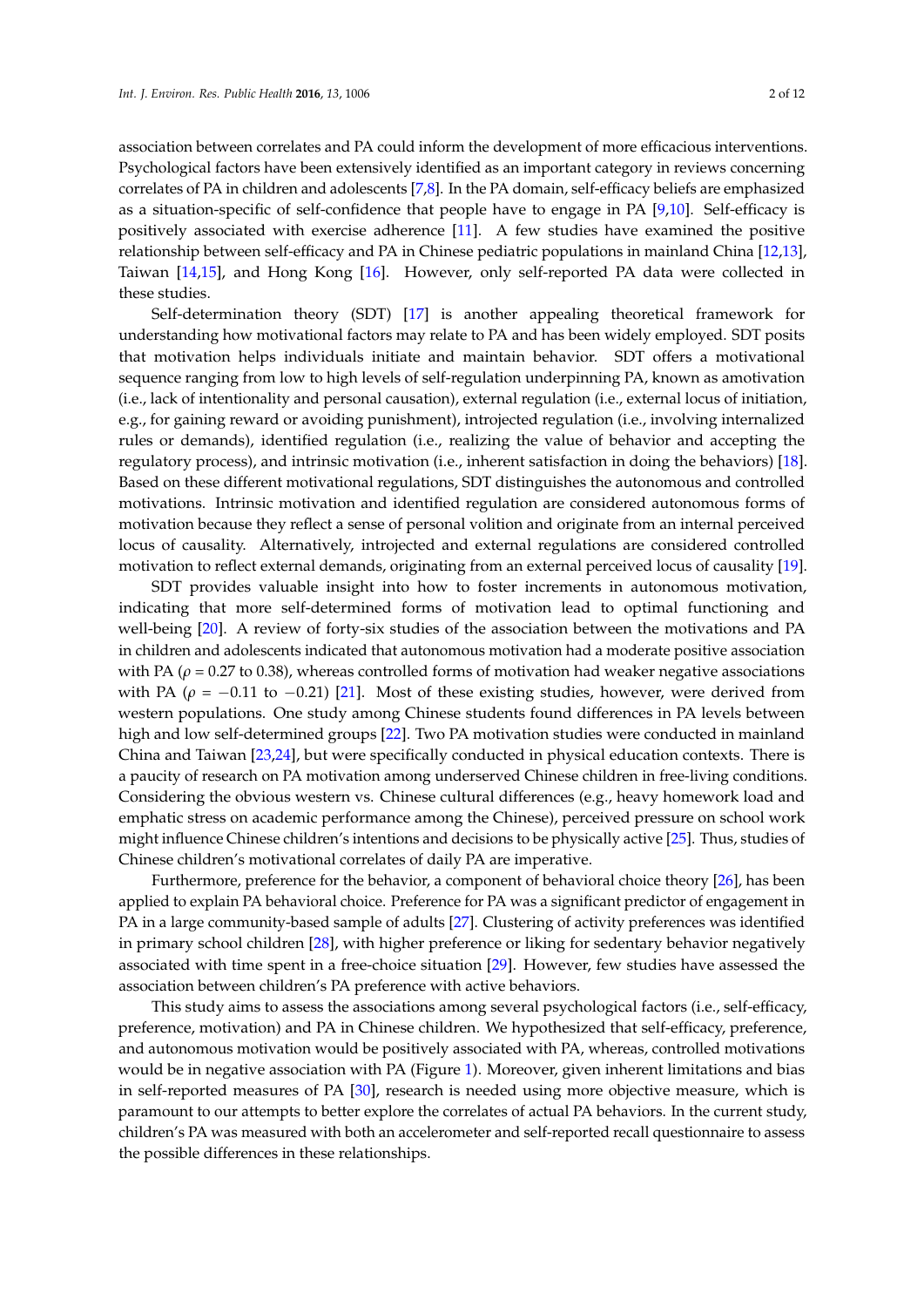<span id="page-2-0"></span>

**Figure 1.** Hypothesis of study psychological correlates and physical activity behaviors. **Figure 1.** Hypothesis of study psychological correlates and physical activity behaviors.

# **2. Materials and Methods 2. Materials and Methods**

# *2.1. Participants 2.1. Participants*

Seven Hong Kong primary schools that approved to participate in the study were included. The Seven Hong Kong primary schools that approved to participate in the study were included. The schools were located in different Hong Kong districts which varied in student social-economic<br>
The schools were located in different Hong Kong districts which varied in student social-economic status (SES) (two from high SES, two from medium SES, and three from low SES) according to local statistics [\[31\]](#page-10-5). Students with any contraindication to PA, physical disease (heart, lung, liver, kidney, other vital organs, endocrine diseases or drug side effects), or psychological illnesses (depression and anxiety related disorders) that may have prevented them from participating in PA were excluded. The study was volunteer-based. We delivered the study information to students from grades 4 to 6 by physical education teachers. Students who provided written consent forms from each participant and their parents or guardians were included in this study from September 2014 to July 2015. A total of 462 students aged 8 to 13 years (260 males; age mean (SD) = 10.2 (1.1) years; body mass index (BMI) mean (SD) = 18.76 (3.73) kg/m<sup>2</sup>) were recruited. The study obtained ethics approval from the Committee on the Use of Human and Animal Subjects in Teaching and Research of Hong Kong Baptist *2.2. Procedures*  University (Ref. HASC/Student/13-14/047).

#### $T_{\text{relures}}$ *2.2. Procedures*

The translation of the questionnaires from English to Cantonese Chinese consisted of three separate forward translations by native speakers of the target language, and subsequently back translated by English speakers. Prior to data collection, five Hong Kong Chinese students were invited to test the comprehensibility of the Cantonese questionnaire. Minor wording revisions were made based on their feedback. On the testing day, height and weight were measured and questionnaires were delivered to students. During the completion of the questionnaires, research assistants distributed were delivered to students. During the completion of the questionnaires, research assistants distributed *2.3. Measures*  the accelerometers to students.

#### $2.3.1$   $\mu$ *2.3. Measures*

#### 2.3.1. Height, Weight and Body Mass Index (BMI)

Height was measured to the nearest 0.1 cm using a calibrated FISCO measuring tape  $T_{\rm crit}$  and  $T_{\rm crit}$  and  $T_{\rm crit}$  and  $T_{\rm crit}$  and  $T_{\rm crit}$  and  $T_{\rm crit}$  is a complete with standard  $\sim 1$ (CMS Weighting Equipment Ltd., London, UK) and weight was measured to the nearest 0.1 kg<br>
(CMS Weighting Equipment Ltd., London, UK) and weight was measured to the nearest 0.1 kg standard anthropometric methods. BMI (kg/m<sup>2</sup>) was calculated as weight divided by height squared. using a Tanita electronic digital scale (Model No. HD305, Tanita Inc., Tokyo, Japan) complying with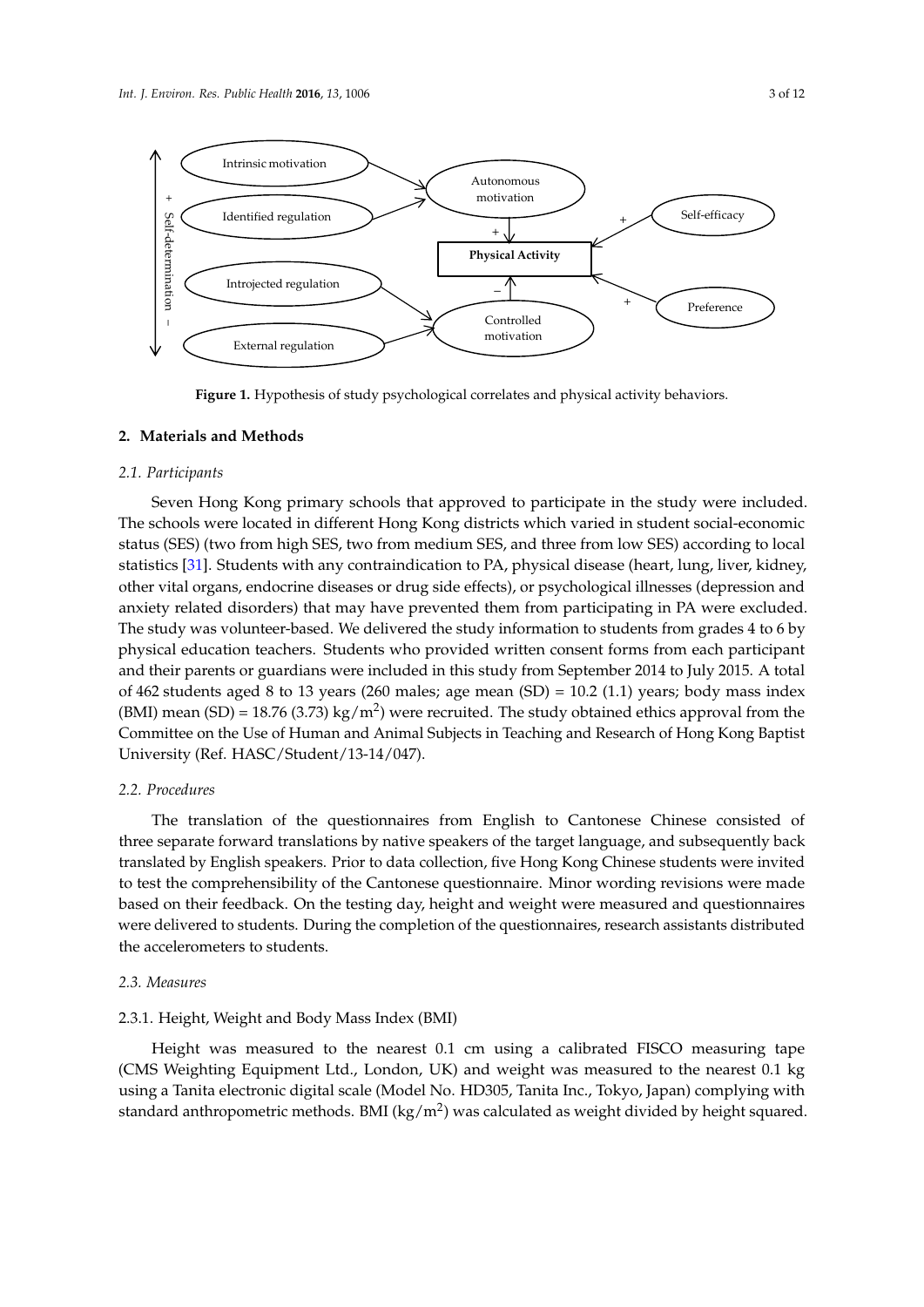#### 2.3.2. Objective Physical Activity Behaviors

Objective physical activity was measured using ActiGraph GT3X accelerometers (AG: ActiGraph LCC, Fort Walton Beach, FL, USA), which have demonstrated high reliability and validity among children [\[32\]](#page-10-6). Students were asked to wear the device positioned on the right hip for 7 consecutive days during waking hours. The accelerometer could only be removed during water-related activities (swimming, showering, and bathing) and while sleeping, and any removal was to be recorded in the PA diary given to the students. The diary was used to improve compliance to wearing the accelerometers. AG is a small, lightweight, and unobtrusive triaxial device that measures acceleration in activity counts and step counts at pre-selected epochs. In the present study, 5-s epochs were used. Activity counts were summed as per minute intervals. For analysis, extreme values (>20,000 counts per min (CPM)) were removed. No less than 8 h of valid wearing time with no more than 20 min of consecutive zeroes were recognized as a valid day. After one-week of wearing, children who could provide a minimum of 3 valid days (including one weekend day) were included in the final analyses [\[33\]](#page-10-7). Based on recent recommendations [\[34\]](#page-10-8), cut-off points developed by Evenson et al. [\[35\]](#page-10-9) were used to determine the intensity of MVPA ( $\geq$ 2296 CPM) in children.

#### 2.3.3. Self-Reported Physical Activity Behaviors

Self-reported physical activity was measured using the Physical Activity Questionnaire for Older Children (PAQ-C) validated for use with Chinese children (*α* = 0.78) [\[36\]](#page-10-10). PAQ-C includes ten items, nine of which are used to compute the score that measure general MVPA for the day as a whole and for segments during the day (e.g., physical education class, recess, lunchtime, after school, evening, weekends) or day of week using a 5-point Likert scale with higher scores indicating higher PA levels. The last item identifies whether sickness or other events prevented the child from participating in their regular PA, and is not included in the calculation of the activity scores.

#### 2.3.4. Physical Activity Self-Efficacy

Physical activity self-efficacy was assessed using a validated 12-item Physical Activity Self-efficacy scale developed by Jago and colleagues ( $\alpha$  = 0.92) [\[37\]](#page-10-11). Example items included "How sure are you that you can be physically active more than 30 min for one day, even when you have homework?" "How sure are you that you have the ability to do physical activities such as running, dancing, bicycling, or jumping rope?"  $(1 – I$  am not sure;  $2 – I$  am sure a little;  $3 – I$  am sure a lot).

### 2.3.5. Physical Activity Preferences

Physical activity preferences were measured using a validated 28-item Self Administrated Physical Activity Checklist ( $\alpha$  = 0.85) [\[38\]](#page-10-12). Items asked how much children liked the different PA (e.g., bicycling, swimming, dancing, etc.) (1 = I have never done it; 2 = I do not like it; 3 = I like it a little; and 4 = I like it a lot). The scale averaged 28 items to create an overall measure of PA preference. High scores represent a greater preference for PA.

#### 2.3.6. Physical Activity Motivation

The Motivation for Exercise Questionnaire that consists of 16 items was used to assess an individual's four types of behavioral self-regulation derived from SDT: three items for intrinsic motivation, five items for identified regulation, three items for introjected regulation, and five items for external regulation [\[39\]](#page-10-13). Children scored these items for the reasons why they engage in PA by using a 7-point Likert scale  $(1 = not at all true; 4 = somewhat true; 7 = very true)$ . Example items are: I am active regularly "Because I enjoy being active" (intrinsic motivation), "Because it is a challenge to accomplish my goal" (identified regulation), "Because I would feel like a failure if I was not active" (introjected regulation), "Because others would be angry at me if I was not active" (external motivation). Standardized coefficient alphas in the current sample were 0.86 for intrinsic, 0.81 for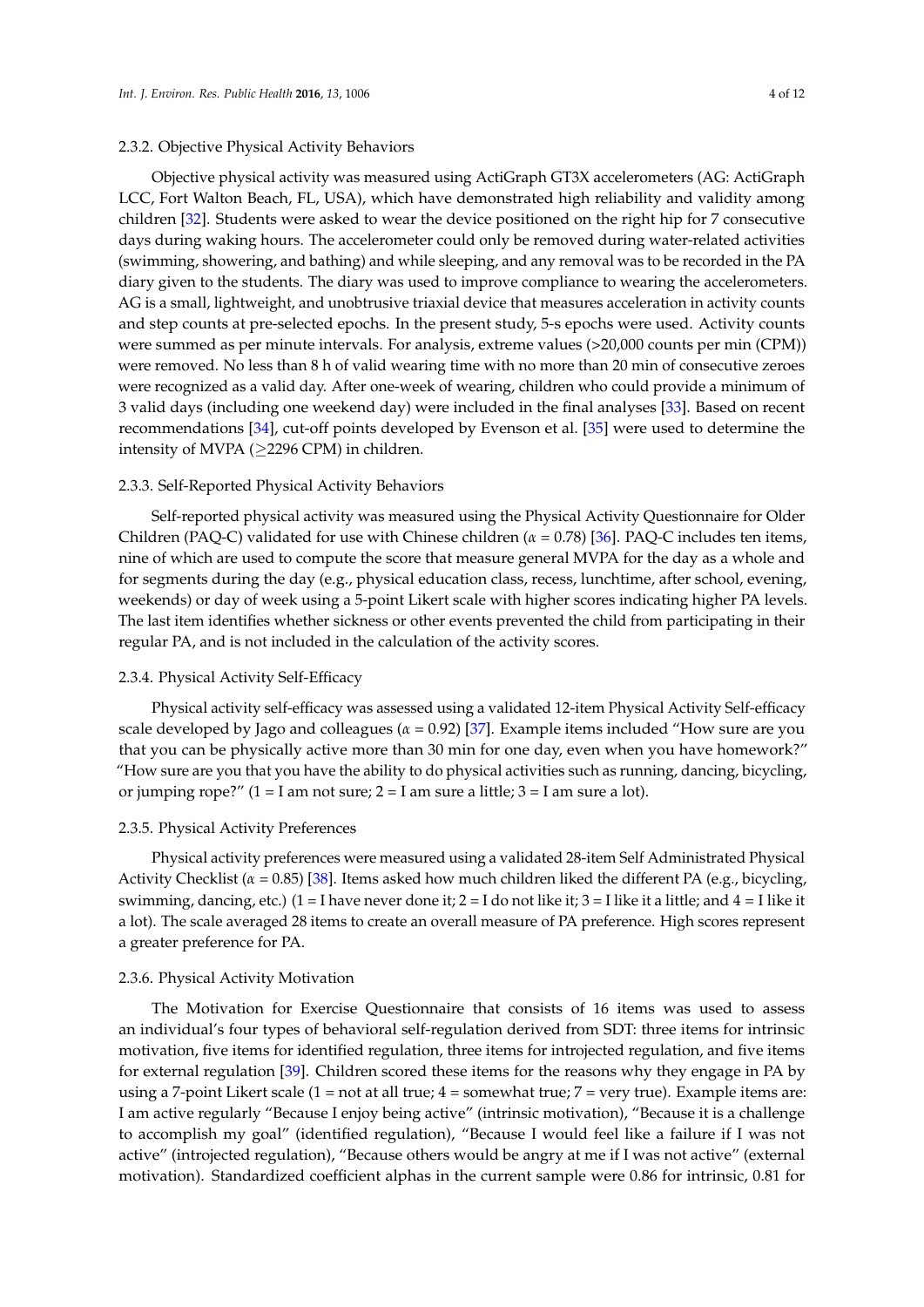identified, 0.72 for introjected, and 0.73 for external regulation. The score for autonomous motivation (*α* = 0.89) was created by averaging the items in the subscales of intrinsic motivation and identified regulation, whereas the items under introjected and external regulations were averaged to form a score of controlled motivation ( $\alpha$  = 0.80).

### 2.3.7. Social Desirability (SocD)

Since previous studies found that social desirability (SocD), the self-report bias of overestimating desirable behaviors and underestimating undesirable ones, influenced self-reports of PA as a source of error [\[40\]](#page-10-14), SocD was measured and statistically adjusted in the current study. SocD was assessed using a nine-item Lie Scale of Children's Manifest Anxiety Scale [\[41\]](#page-10-15) with good internal consistency in the current sample ( $\alpha$  = 0.89). Sample items included "I tell the truth every single time; I never say things I shouldn't" ( $0 =$  never true of me;  $1 =$  not sure;  $2 =$  sometimes true of me;  $3 =$  always true of me).

#### *2.4. Statistical Analysis*

Data were entered into Epidata 3.1 and analyzed with SPSS 20.0. Data were screened for outliers and missing values. Descriptive statistics were computed to describe the qualified participants' characteristics. A multivariate analysis of variance (MANOVA) was employed to investigate gender differences in intrinsic motivation, and identified, introjected and external regulations. Independent samples *t* tests were calculated to examine gender differences for mean values of PA self-efficacy, preference, and behaviors. Bivariate Pearson correlations were computed to explore the relationships among study variables. Partial correlation coefficients would be reported with adjustment for gender and age if PA behavior differed across gender and age groups. Correlation coefficients being lower than 0.35, ranging from 0.36 to 0.67, and higher than 0.68 are considered to represent weak, moderate, and strong correlations, respectively [\[42\]](#page-10-16). Hierarchical regression was performed to evaluate the associations of motivation, self-efficacy, and preference on both self-reported and objective MVPA. For each of the two regression analyses, gender, age, BMI and SocD were entered in the first Step, and PA self-efficacy, preference, autonomous and controlled motivations were entered in Step 2. The significance of the *F* ratio accompanying the change in variance (*R* 2 ) for each step indicated the significance of the addition of each group of independent variables to the regression equation. If the step was significant, then the standardized coefficients (B), standard error (SE) and *t* values of each independent variable within the regression equation were reported.

#### **3. Results**

#### *3.1. Participants' Demographic Characteristics*

Of 462 participants, 13 were excluded due to missing data or events that prevented them from engaging in regular PA during the previous week and 449 children (56.1% males) were included for final analysis. No extreme scores were identified. Of 449 participants, 365 children (81.3%) with 200 males and 165 females provided valid accelerometer data. There were no differences in demographics or anthropometrics between those that provided objective PA data and those that did not. Children reported a PAQ-C score at  $2.71 \pm 0.70$ . Average time spent in MVPA was 43.1 (SD: 12.7) min/day. Boys (45.3  $\pm$  13.3 min/day) were more physically active than girls (40.4  $\pm$  11.5 min/day) based on accelerometer-assessed MVPA (*t* = 3.7, *p* < 0.001). Differences in objective MVPA were also found across age groups  $(F = 2.9, p = 0.035)$  (Table [1\)](#page-5-0).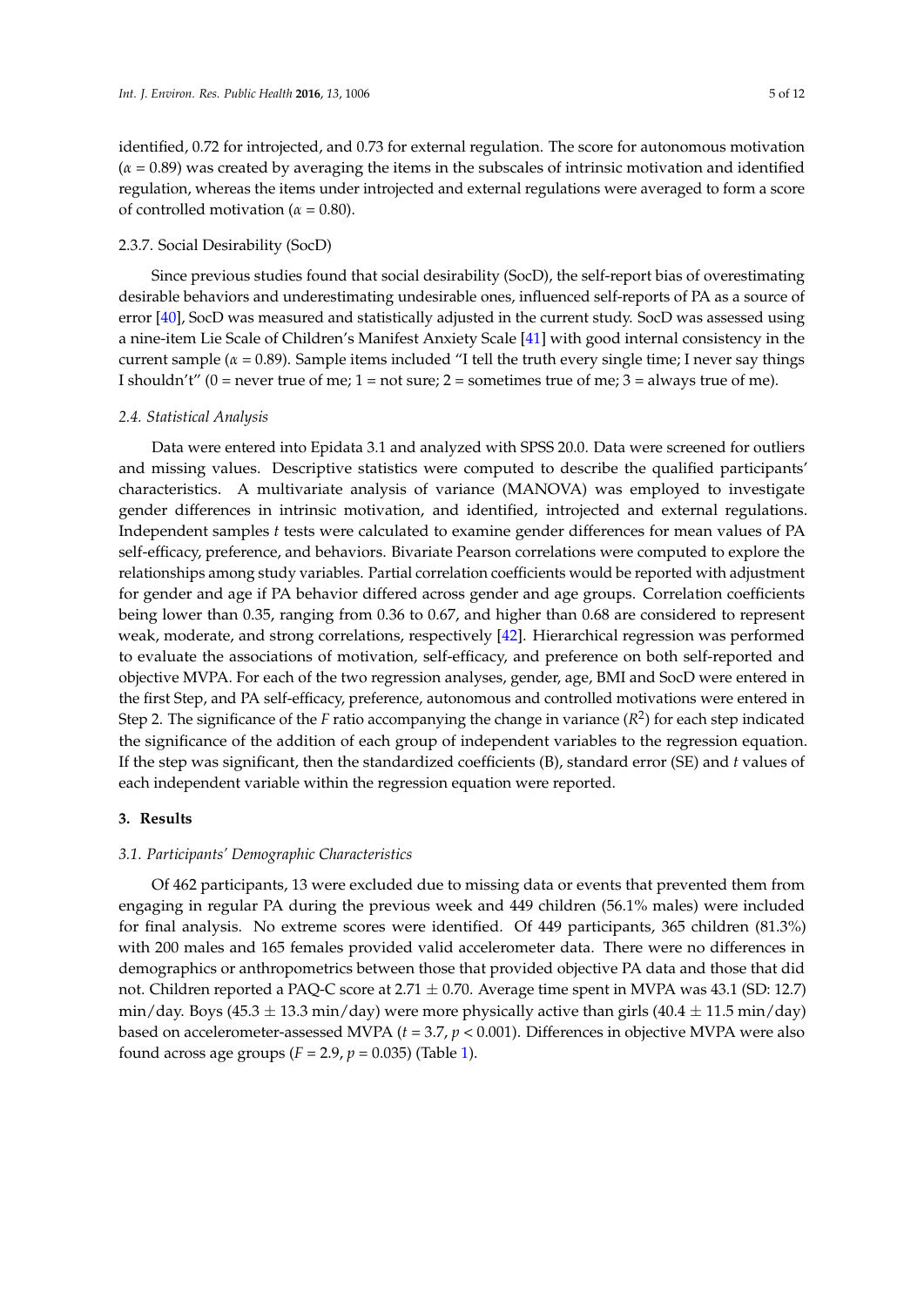<span id="page-5-0"></span>

|             |                 |                  | Objective MVPA (min/day) |                   |                      |  |  |  |
|-------------|-----------------|------------------|--------------------------|-------------------|----------------------|--|--|--|
| $\mathbf n$ | Mean $\pm$ SD   | Statistics $(p)$ | $\mathbf n$              | Mean $\pm$ SD     | Statistics $(p)$     |  |  |  |
| 449         | $2.71 + 0.70$   |                  | 365                      | $43.09 + 12.74$   |                      |  |  |  |
|             |                 | 1.73(0.084)      |                          |                   | $3.66 \approx 0.001$ |  |  |  |
| 252         | $2.76 + 0.71$   |                  | 200                      | $45.27 + 13.31$   |                      |  |  |  |
| 197         | $2.64 + 0.68$   |                  | 165                      | $40.45 + 11.51$   |                      |  |  |  |
|             |                 | 0.80(0.495)      |                          |                   | 2.91(0.035)          |  |  |  |
| 142         | $2.76 + 0.70$   |                  | 127                      | $45.15 + 14.32$   |                      |  |  |  |
| 100         | $2.68 \pm 0.76$ |                  | 84                       | $44.01 \pm 12.36$ |                      |  |  |  |
| 158         | $2.72 \pm 0.67$ |                  | 117                      | $40.59 \pm 11.10$ |                      |  |  |  |
| 49          | $2.59 + 0.64$   |                  | 37                       | $41.89 + 11.61$   |                      |  |  |  |
|             |                 |                  | PAQ-C Score              |                   |                      |  |  |  |

**Table 1.** Physical Activity Behaviors among Different Gender and Age Groups.

Notes: PAQ-C, Physical Activity Questionnaire for Older Children; MVPA, Moderate- to Vigorous- intensity PA; SD, Standard Deviation.

## *3.2. Preliminary Analyses on Psychological Correlates and PA Behaviors*

Descriptive statistics, internal consistency reliability coefficients and bivariate correlations among the psychological correlates and PA behaviors are shown in Table [2.](#page-5-1) Participants had an average PA self-efficacy score of 2.1 (SD: 0.6), and PA preferences score of 2.9 (SD: 0.4). Children reported the intrinsic motivation, identified, introjected, and external regulations at  $5.3 \pm 1.7$ ,  $5.0 \pm 1.6$ ,  $3.1 \pm 1.7$ , 2.4  $\pm$  1.3, respectively. Children endorsed autonomous motivations (5.1  $\pm$  1.5) more highly than controlled motivations (2.6  $\pm$  1.3). Boys had higher controlled motivations than girls (introjected regulation:  $F = 5.8$ ,  $p = 0.02$ ; external regulations:  $F = 7.4$ ,  $p < 0.001$ ). No significant gender differences were detected on other psychological correlates.

<span id="page-5-1"></span>

| <b>Table 2.</b> Descriptive statistics, internal reliability coefficients and Pearson correlation coefficients ( $n = 449$ ). |  |  |  |
|-------------------------------------------------------------------------------------------------------------------------------|--|--|--|
|-------------------------------------------------------------------------------------------------------------------------------|--|--|--|

| Variable (Range of<br><b>Possible Score)</b>             | Mean<br>(SD)     | α    | 1         | $\overline{\mathbf{2}}$ | 3         | 4         | 5        | 6         | 7         | 8        | 9        |
|----------------------------------------------------------|------------------|------|-----------|-------------------------|-----------|-----------|----------|-----------|-----------|----------|----------|
| 1. PA self-efficacy (1,4)                                | 2.13<br>(0.59)   | 0.92 |           |                         |           |           |          |           |           |          |          |
| 2. PA preference $(1,4)$ <sup>#</sup>                    | 2.86<br>(0.42)   | 0.85 | $0.55***$ |                         |           |           |          |           |           |          |          |
| 3. Intrinsic motivation<br>for PA $(1,7)$                | 5.34<br>(1.73)   | 0.86 | $0.52***$ | $0.51***$               |           |           |          |           |           |          |          |
| 4. Identified regulation<br>for PA $(1,7)$               | 5.03<br>(1.58)   | 0.81 | $0.45***$ | $0.46***$               | $0.70***$ |           |          |           |           |          |          |
| 5. Introjected regulation<br>for PA $(1,7)$ <sup>#</sup> | 3.05<br>(1.72)   | 0.72 | $0.52***$ | $0.39***$               | $0.47**$  | $0.49***$ |          |           |           |          |          |
| 6. External regulation<br>for PA $(1,7)$ <sup>#</sup>    | 2.40<br>(1.35)   | 0.73 | $0.28***$ | 0.14                    | 0.10      | $0.21**$  | $0.53**$ |           |           |          |          |
| 7. Autonomous<br>motivation $(1,7)$                      | 5.13<br>(1.52)   | 0.89 | $0.53***$ | $0.53**$                | $0.88***$ | $0.95***$ | $0.50**$ | $0.19**$  |           |          |          |
| 8. Controlled<br>motivation $(1,7)$ <sup>#</sup>         | 2.64<br>(1.30)   | 0.80 | $0.45***$ | $0.33**$                | $0.32**$  | $0.40**$  | $0.84**$ | $0.89***$ | $0.40***$ |          |          |
| 9. PAQ-C score $(1,5)$ <sup>1</sup>                      | 2.71<br>(0.70)   | 0.78 | $0.63***$ | $0.53**$                | $0.53***$ | $0.42***$ | $0.41**$ | $0.20**$  | $0.50***$ | $0.34**$ |          |
| 10. Objective MVPA<br>$(min/day)$ <sup>#,¶</sup>         | 43.09<br>(12.74) | 0.72 | $0.35***$ | $0.24*$                 | $0.29**$  | $0.22**$  | $0.24**$ | 0.13      | $0.31**$  | $0.22**$ | $0.39**$ |

Notes: PA, physical activity; PAQ-C, Physical Activity Questionnaire for Older Children; MVPA, Moderate- to vigorous- intensity PA. Partial correlation coefficients were reported with adjustment for gender and age. *α*, Cronbach's alpha for variable 1–9, intraclass correlation coefficient across days for variable 10. ¶ The analyses between psychological correlates and PA behaviors were conducted among participants who provided valid accelerometer data (*n* = 365). # Significant differences between genders, *p* < 0.05 using independent *t*-tests. \* *p* < 0.05, \*\* *p* < 0.01, \*\*\* *p* < 0.001.

Moderate correlations were found among self-efficacy, preference, and autonomous motivation (all  $r > 0.50$ ,  $p < 0.01$ ), while relatively low correlations were found between these variables and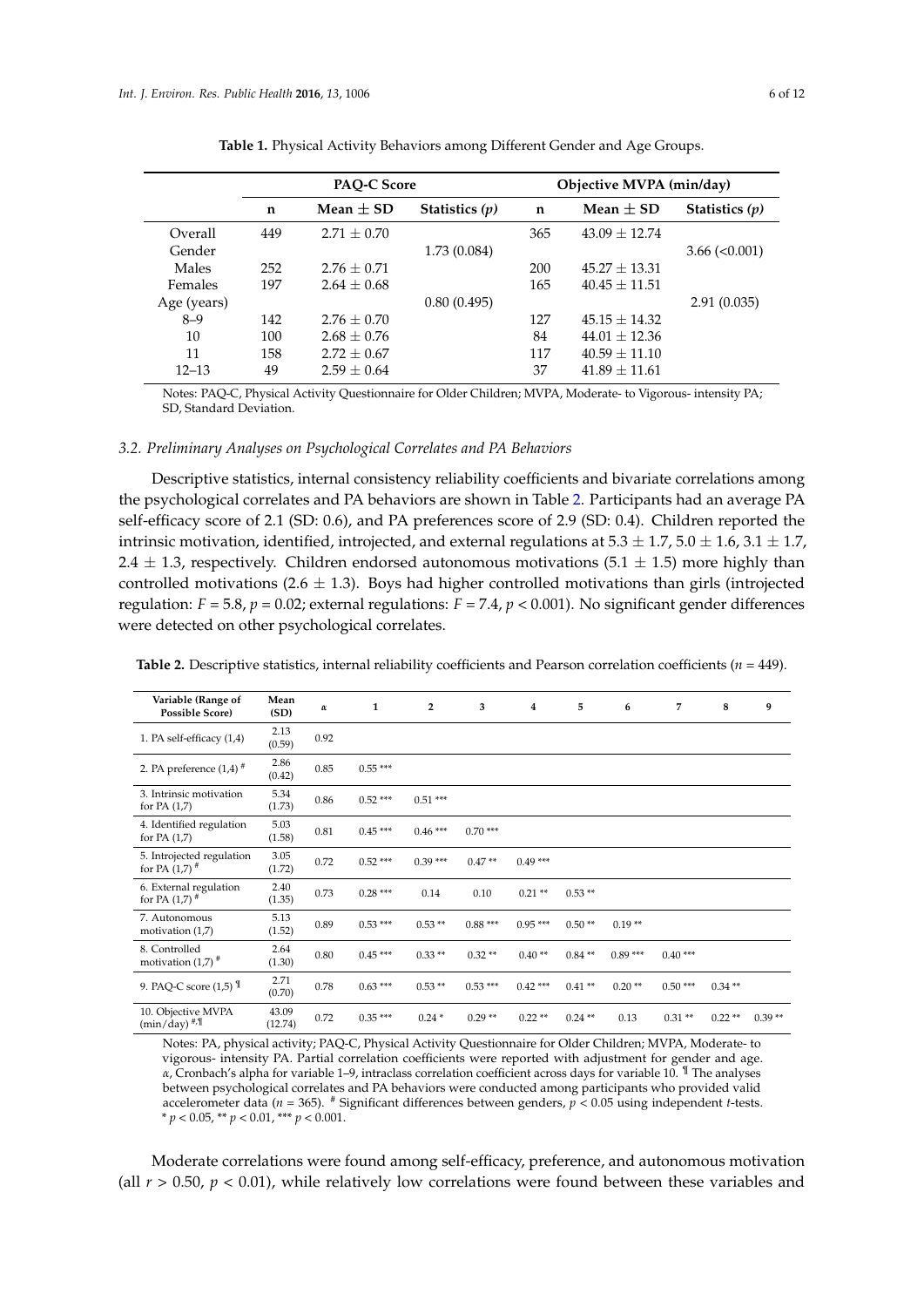controlled motivation (*Ps* < 0.01) (Table [2\)](#page-5-1). External regulation underpinning controlled motivation was unrelated to PA preferences ( $p > 0.05$ ). PAQ-C and objective MVPA correlated at  $r = 0.39$  ( $p < 0.01$ ). PA self-efficacy, preferences, autonomous and controlled motivation were all positively related to PAQ-C score and objective MVPA with correlation coefficients ranging from 0.22 to 0.63 (*Ps* < 0.01). External motivation was weakly correlated to the PAQ-C score  $(r = 0.20, p < 0.01)$ , but unrelated to objective MVPA (*p* > 0.05). The relationships between the psychological correlates and PAQ-C were all substantially stronger than those measured by accelerometer.

# *3.3. Associations of Age, Sex, BMI, Social Desirability and Psychological Correlates with PA Behaviors in the Hierarchical Regression Models*

Multiple step-wise regression analyses examined whether the psychological constructs correlated with PA levels. Only children providing both valid PAQ-C and accelerometer data ( $n = 365$ ) were included in the regression procedures. As shown in Table [3,](#page-6-0) the demographic characteristics and SocD accounted for only 1% of the variance in PAQ-C, while the addition of the psychological correlates accounted for an additional 45% of the variance. In the hierarchical regression model, PAQ-C score was positively associated with age, PA self-efficacy, preferences and autonomous motivation. In the regression model of MVPA assessed by accelerometer, adding the psychological correlates to the regression model only increased explained variance by 13%. Objective MVPA was positively associated with PA self-efficacy and autonomous motivation, and negatively related with gender (indicating that males were more active).

|                       | <b>PAO-C Score</b> |           |          |       |              | <b>Accelerometry-Based MVPA</b> |           |          |       |              |
|-----------------------|--------------------|-----------|----------|-------|--------------|---------------------------------|-----------|----------|-------|--------------|
|                       | B                  | <b>SE</b> | t        | $R^2$ | $\Delta R^2$ | B                               | <b>SE</b> | t        | $R^2$ | $\Delta R^2$ |
| Step 1                |                    |           |          | 0.01  |              |                                 |           |          | 0.04  |              |
| Age                   | 0.01               | 0.03      | 0.26     |       |              | $-0.06$                         | 0.66      | $-1.06$  |       |              |
| Gender                | $-0.07$            | 0.07      | $-1.30$  |       |              | $-0.16$                         | 1.38      | $-2.82*$ |       |              |
| BMI                   | $-0.03$            | 0.01      | $-0.64$  |       |              | $-0.04$                         | 0.19      | 0.78     |       |              |
| Social desirability   | 0.05               | 0.01      | 0.91     |       |              | 0.04                            | 0.06      | 0.68     |       |              |
| Step 2                |                    |           |          | 0.46  | $0.45**$     |                                 |           |          | 0.17  | $0.13**$     |
| Age                   | 0.09               | 0.03      | $2.14*$  |       |              | $-0.02$                         | 0.63      | $-0.34$  |       |              |
| Gender                | $-0.04$            | 0.05      | $-0.96$  |       |              | $-0.15$                         | 1.33      | $-2.72*$ |       |              |
| BMI                   | 0.03               | 0.01      | 0.66     |       |              | $-0.07$                         | 0.18      | 1.37     |       |              |
| Social desirability   | 0.01               | 0.01      | 0.12     |       |              | 0.03                            | 0.06      | 0.44     |       |              |
| PA self-efficacy      | 0.40               | 0.06      | $7.76**$ |       |              | 0.23                            | 1.45      | $3.26*$  |       |              |
| PA preference         | 0.22               | 0.08      | $4.48**$ |       |              | 0.02                            | 1.92      | 0.32     |       |              |
| Autonomous motivation | 0.16               | 0.02      | $3.20*$  |       |              | 0.16                            | 0.55      | $2.42*$  |       |              |
| Controlled motivation | 0.05               | 0.02      | 1.19     |       |              | 0.03                            | 0.62      | 0.48     |       |              |

<span id="page-6-0"></span>**Table 3.** Hierarchical Multiple Regression Analyses Predicting the PAQ-C Score and Objectively Monitored MVPA (*n* = 365).

Note: B, standardized coefficients; SE, standard error; BMI, Body mass index; PA, physical activity; PAQ-C, Physical Activity Questionnaire for Older Children; MVPA, Moderate- to vigorous- intensity PA.  $* p < 0.05, ** p < 0.01.$ 

## **4. Discussion**

This study is among the first to investigate the importance of psychological correlates in understanding PA of Chinese children using both accelerometry and self-reported estimates, and to demonstrate that the associations varied depending on the different PA measures. The findings of correlation analyses showed that PA self-efficacy, preference, autonomous and controlled motivations were all positively related to PAQ-C score and objective MVPA. The correlations with PAQ-C were all substantially stronger than those with accelerometry. In a hierarchical regression model, age, PA self-efficacy, preferences, and autonomous motivation were positively associated with self-reported PA after controlling for gender, BMI, and SocD. However, age and PA preference did not contribute significantly in the hierarchical model predicting objectively assessed MVPA which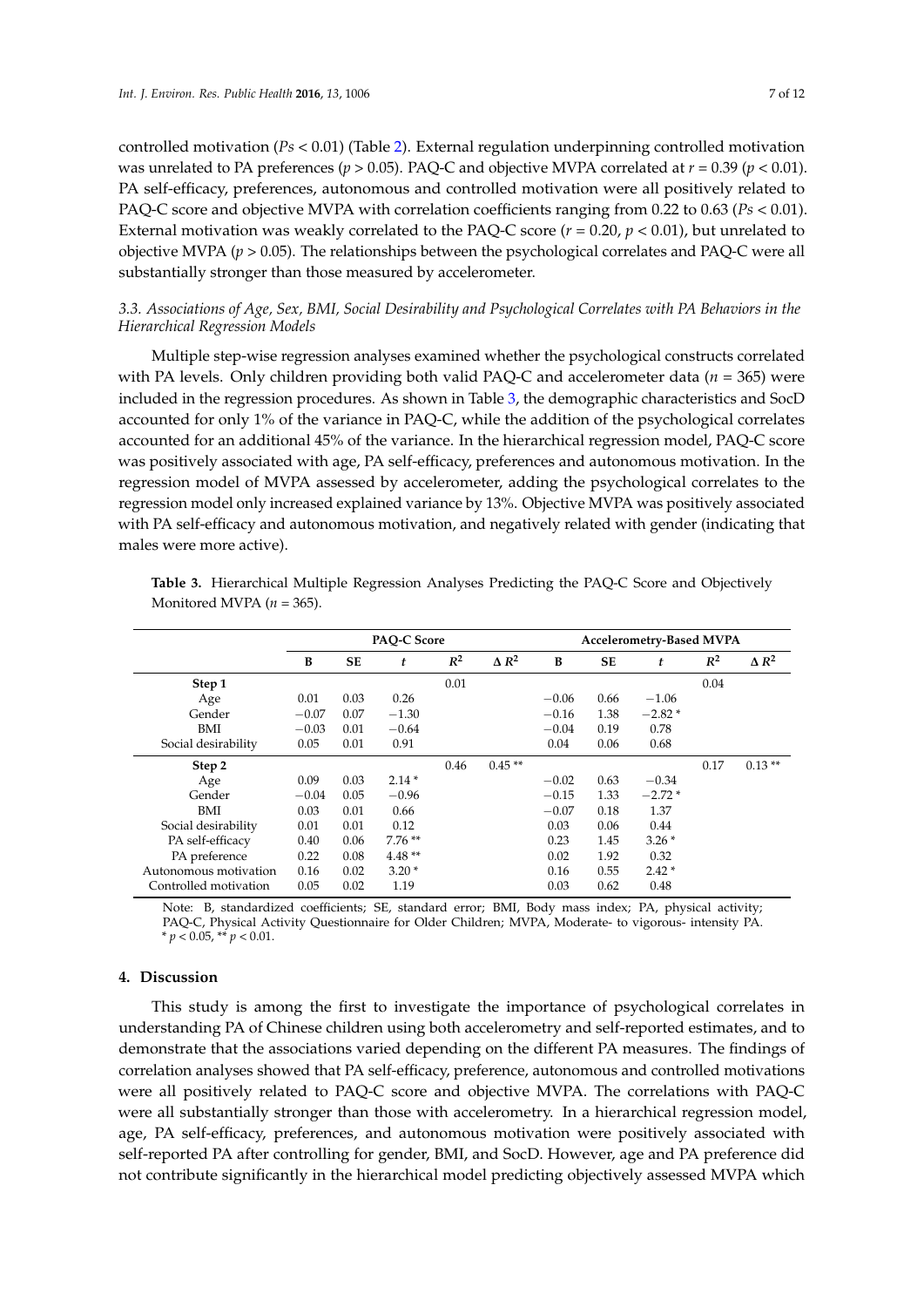was positively associated with PA self-efficacy and autonomous motivation, and negatively associated with female gender.

Self-efficacy has been one of the most important correlates of youth PA [\[43\]](#page-10-17). The available research on gender differences in self-efficacy for PA in children and adolescents is somewhat inconsistent among Chinese children. Among Taiwanese adolescents, girls reported lower PA self-efficacy than boys [\[15\]](#page-9-12), whereas, no gender difference was detected in this study or by another study among Hong Kong Chinese children [\[16\]](#page-9-13). In the current study, PAQ-C and objective MVPA were both positively associated with self-efficacy in the hierarchical regression analyses. Previous studies have indicated that time spent in PA was predicted by self-efficacy in Chinese children [\[13\]](#page-9-10). Positive association between self-efficacy and PA was also found in Hong Kong children [\[16\]](#page-9-13), Taiwanese adolescents [\[14\]](#page-9-11), and South Korean children [\[44\]](#page-10-18). Similar to findings among Caucasian children [\[45\]](#page-10-19), self-efficacy appears to be an important correlate of PA among Asian cultures.

Higher autonomous motivation (i.e., identified and intrinsic) should be a more consistent predictor of reported behavior than higher externally oriented motivations (i.e., controlled motivations consisting of extrinsic and introjected relegations) [\[18\]](#page-9-15). Participants in the current study reported higher levels of autonomous motivation and lower levels of controlled motivation. Congruent with previous studies using SDT [\[46,](#page-10-20)[47\]](#page-11-0), autonomous motivation was positively associated with greater PA for both PAQ-C and objectively-assessed MVPA. This finding suggests that children's PA levels increase as their belief that PA is inherently enjoyable and pleasurable and the values they place on PA increases. Theoretically, controlled regulation should be negatively associated with PA [\[20\]](#page-9-17). The empirical study of Owen et al. [\[21\]](#page-9-18) demonstrated the negative association between the controlled regulation and exercise behavior. However, departed from the hypothesis, positive association between controlled motivation and PA was observed in the current study. Introjected regulation, underpinning controlled motivation, was positively related to both self-reported and objectively assessed PA, which were also found in the previous studies [\[46](#page-10-20)[,48\]](#page-11-1). Introjected regulation is motivation from an internalized, pressuring voice or demand. The positive association between introjected regulation and PA might reflect children's concern for their physique, e.g., the motivation to engage in PA partly to satisfy self-needs and pressure to have a desired body shape and physical appearance [\[49\]](#page-11-2). Additionally, introjected regulation appears to have been associated with PA in the short-term, but not the longer term [\[50](#page-11-3)[,51\]](#page-11-4). Due to the limitation of cross-sectional design in this study, the potentially long-term unassociation between introjected regulation and PA cannot be assessed; this implies the need for a persistent emphasis on identifying the value and motivating the enjoyment of the behavior.

This is one of only a few studies that investigated PA preference, which may be key in developing effective PA-promoting and weight-control strategies for children [\[52\]](#page-11-5). Preferences for moderate PA accounted for 2.9% of the variance in moderate PA and 16.3% of the variance in vigorous PA among adults [\[27\]](#page-10-1). In the current study, hierarchical regression revealed that PA preference was a positive correlate of PAQ-C, but not for objectively assessed MVPA. This discrepancy calls for more research on the association between PA preferences and PA level among Chinese children. PA preference was generally measured with a PA checklist [\[52](#page-11-5)[,53\]](#page-11-6). The findings of this study also indicated that regardless of how people perceived they prefer the activities, they may not behave in accordance with their preferences, which may be due to several impending factors, for example, unforeseen barriers, unavailable activity and environmental influences. Knowledge of the types of activities in which children would prefer to participate is of value in planning communication campaigns. The further explicit association between PA preference and PA would be useful to a variety of stakeholders to develop the intervention programs to understand how certain features of PA programs (e.g., intensity and type of PA) can be better tailored to meet the PA interests of Chinese children.

This study examined PA all day, including during school time and after school times, and leisure time PA rather than PA in physical education or other specific settings. Children in this study reported a slightly higher MVPA level (43.1  $\pm$  12.7 min) than Chinese children in another study (28.3  $\pm$  17.7 min)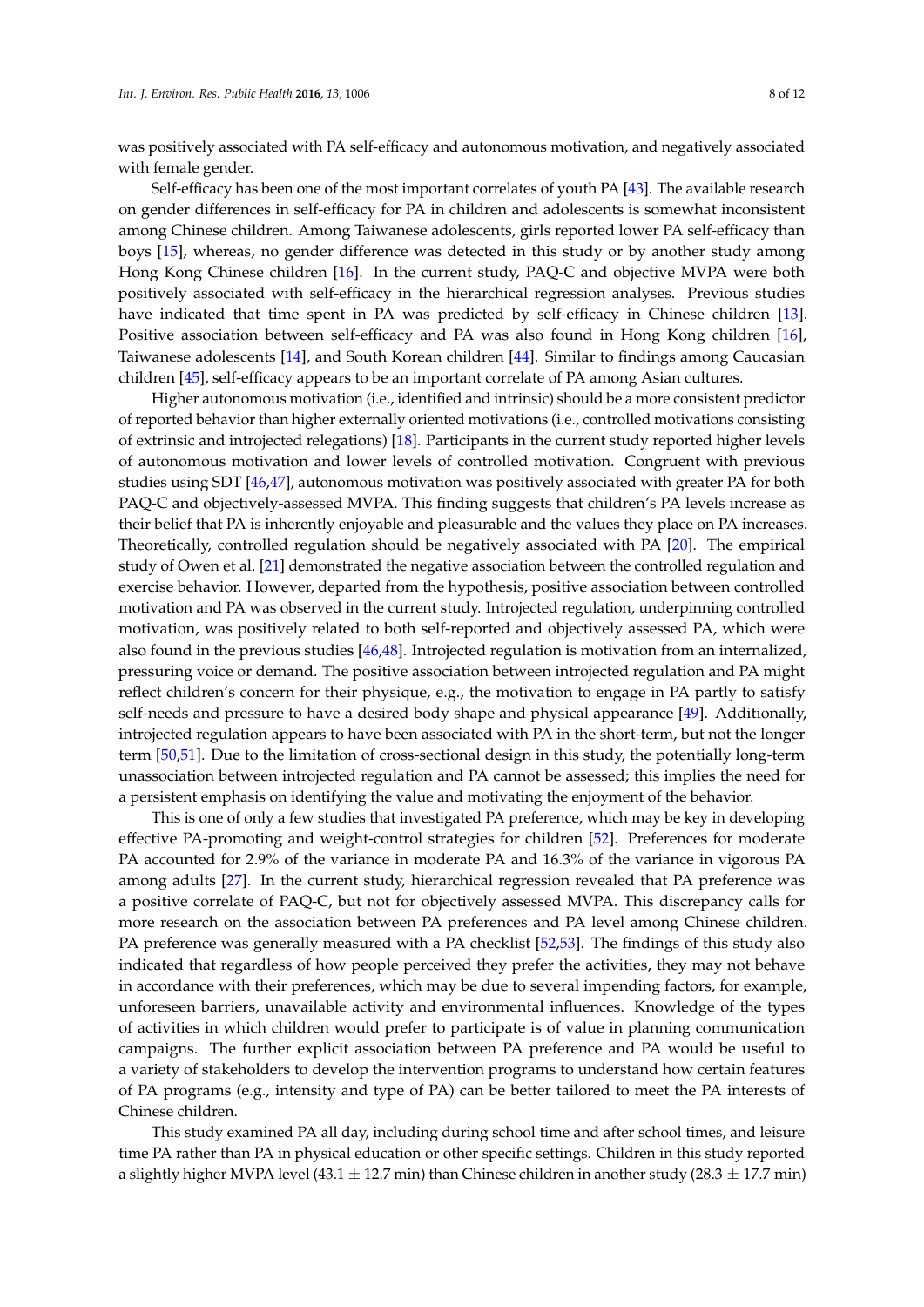due to the adoption of different cut-points for MVPA ( $\geq$ 2296 CPM in the current study vs.  $\geq$ 2800 CPM in the other study) [\[4\]](#page-9-1). Considering the PA level assessed by accelerometer was sensitive to the cutoff points defining activity intensity, the results from studies using different cutoff points would therefore not be comparable. However, for the PA behaviors across gender groups, consistent with previous literature, this study demonstrated boys engaged in significantly more objective MVPA than girls [\[54\]](#page-11-7). In the current study, age was significantly associated with PAQ-C score, but not with objectively assessed PA. In a national sample of American children in grades 4 through 12, a regression analysis of correlates of PA explained more variance in PA in the oldest than the youngest groups [\[55\]](#page-11-8), suggesting reliability and validity of self-reports likely increase with age [\[56\]](#page-11-9).

A notable strength of the current study was the use of both accelerometer and self-reported measures of PA. Although SocD bias was measured and controlled for in the current study, it was associated with neither self-reported nor objectively assessed PA. The correlation coefficients between psychological correlates with PAQ-C were substantially higher than those with objective MVPA. The psychological correlates accounted for 45% of the variance of the PAQ-C score beyond that explained by demographics and SocD, but increased explained variance by only 13% of objectively assessed MVPA. Previous studies demonstrated similar discrepancies in the contribution of determinants with adolescents' PA using the subjective and objective PA measures [\[57,](#page-11-10)[58\]](#page-11-11). The difference in level of predictiveness is likely due to self-reported error variance common to the PAQ-C and psychological correlates, but not common to accelerometry. Shared method variance may lead to overestimation of the association [\[59\]](#page-11-12).

Limitations in the present study should be warranted. Firstly, associations investigated were cross-sectional in nature, which precludes casual inferences. Secondly, participants were volunteers, which may have resulted in a "self-selection" bias and thereby limit the generalization. Lastly, although participants' age, BMI, gender, and SocD were statistically controlled in the analyses, other socio-demographics such as parental education level, household income, peer influences, and parental support may be potential confounders.

### **5. Conclusions**

This study was an important step in understanding the strength of the associations between psychological correlates and PA behavior in Chinese children. Higher levels of self-efficacy and autonomous motivation were positively related to PA level. Moreover, the explainable variance of correlates substantially differed by PA measures, suggesting the more research are recommended with an objective measure. In the future, longitudinal research with objective measures is needed to identify the prediction of these two psychological factors in Chinese children. Furthermore, the additional socio-psychological correlates need to be explored to enhance the predictiveness of PA.

**Acknowledgments:** This research was funded in part by institutional support from the United States Department of Agriculture, Agricultural Research Service (Cooperative Agreement NO. 58-6250-6001) and the General Research Fund (GRF) from Research Grants Council of Hong Kong (grant NO. 244913).

**Author Contributions:** Jing-Jing Wang, Patrick W. C. Lau conceived and designed the study; Jing-Jing Wang and Shu-Ge Zhang performed the study; Jing-Jing Wang, Tom Baranowski, and Tzu-An Chen analyzed the data; Jing-Jing Wang wrote the paper; Tom Baranowski and Patrick W. C. Lau edited the paper critically.

**Conflicts of Interest:** All authors declare that there is no conflict of interest.

#### **References**

- <span id="page-8-0"></span>1. Janssen, I.; LeBlanc, A.G. Review systematic review of the health benefits of physical activity and fitness in school-aged children and youth. *Int. J. Behav. Nutr. Phys. Act.* **2010**, *7*, 1–16. [\[CrossRef\]](http://dx.doi.org/10.1186/1479-5868-7-40) [\[PubMed\]](http://www.ncbi.nlm.nih.gov/pubmed/20459784)
- <span id="page-8-1"></span>2. World Health Orgnization (WHO). Global Recommendations on Physical Activity for Health. Available online: <http://www.who.int/dietphysicalactivity/publications/9789241599979/en/> (accessed on 1 January 2016).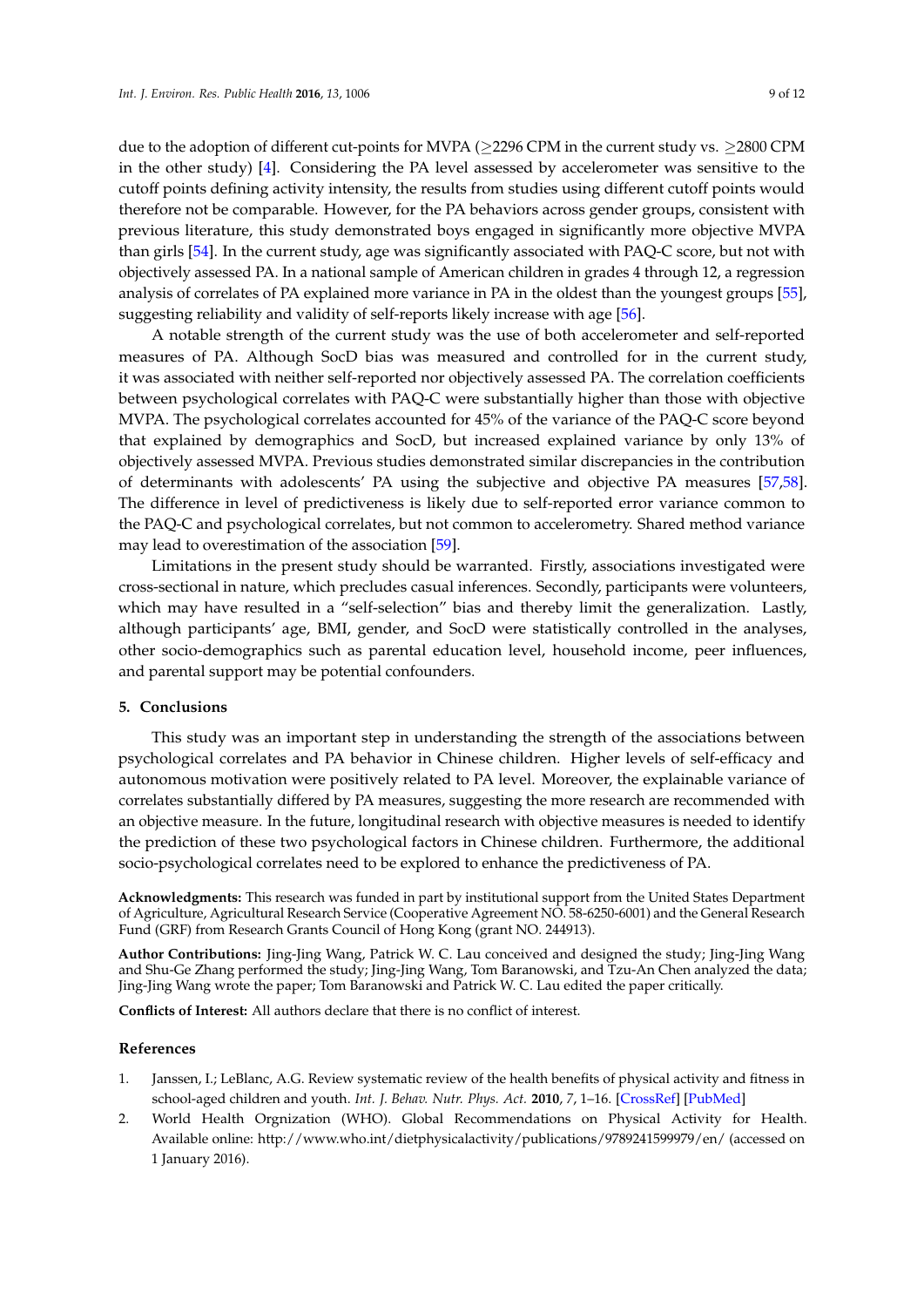- <span id="page-9-0"></span>3. Kohl, H.W.; Craig, C.L.; Lambert, E.V.; Inoue, S.; Alkandari, J.R.; Leetongin, G.; Kahlmeier, S. The pandemic of physical inactivity: Global action for public health. *Lancet* **2012**, *380*, 294–305. [\[CrossRef\]](http://dx.doi.org/10.1016/S0140-6736(12)60898-8)
- <span id="page-9-1"></span>4. Wang, C.; Chen, P.; Zhuang, J. A national survey of physical activity and sedentary behavior of Chinese city children and youth using accelerometers. *Res. Q. Exerc. Sport* **2013**, *84*, S12–S28. [\[CrossRef\]](http://dx.doi.org/10.1080/02701367.2013.850993) [\[PubMed\]](http://www.ncbi.nlm.nih.gov/pubmed/24527563)
- <span id="page-9-2"></span>5. Hong Kong Leisure and Cultural Services Department, China. Health Exercise for All Campaign-Physical Fitness Test for Community: Final Summary Report. Available online: [http://www.lcsd.gov.hk/healthy/](http://www.lcsd.gov.hk/healthy/physical_fitness/download/SummaryReport_en.pdf) [physical\\_fitness/download/SummaryReport\\_en.pdf](http://www.lcsd.gov.hk/healthy/physical_fitness/download/SummaryReport_en.pdf) (accessed on 5 January 2016).
- <span id="page-9-3"></span>6. Baranowski, T.; Anderson, C.; Carmack, C. Mediating variable framework in physical activity interventions: How are we doing? How might we do better? *Am. J. Prev. Med.* **1998**, *15*, 266–297. [\[CrossRef\]](http://dx.doi.org/10.1016/S0749-3797(98)00080-4)
- <span id="page-9-4"></span>7. Sallis, J.F.; Prochaska, J.J.; Taylor, W.C. A review of correlates of physical activity of children and adolescents. *Med. Sci. Sports Exerc.* **2000**, *32*, 963–975. [\[CrossRef\]](http://dx.doi.org/10.1097/00005768-200005000-00014) [\[PubMed\]](http://www.ncbi.nlm.nih.gov/pubmed/10795788)
- <span id="page-9-5"></span>8. Strauss, R.S.; Rodzilsky, D.; Burack, G.; Colin, M. Psychosocial correlates of physical activity in healthy children. *Arch. Pediatr. Adolesc. Med.* **2001**, *155*, 897–902. [\[CrossRef\]](http://dx.doi.org/10.1001/archpedi.155.8.897) [\[PubMed\]](http://www.ncbi.nlm.nih.gov/pubmed/11483116)
- <span id="page-9-6"></span>9. Bandura, A. *Social Foundations of Thought and Action: A Social-Cognitive View*, 1st ed.; Prentice Hall: Englewood Cliffs, NJ, USA, 1986.
- <span id="page-9-7"></span>10. Norman, P.; Connor, M. Predicting Health Behaviour: Research and Practice with Social Cognition Models, 1st ed.; Open University Press: Maidenhead, UK, 2005.
- <span id="page-9-8"></span>11. McAuley, E.; Blissmer, B. Self-efficacy determinants and consequences of physical activity. *Exerc. Sport Sci. Rev.* **2000**, *28*, 85–88. [\[PubMed\]](http://www.ncbi.nlm.nih.gov/pubmed/10902091)
- <span id="page-9-9"></span>12. Li, M.; Dibley, M.J.; Sibbritt, D.; Yan, H. Factors associated with adolescents' physical inactivity in Xi'an city, China. *Med. Sci. Sports Exerc.* **2006**, *38*, 2075–2085. [\[CrossRef\]](http://dx.doi.org/10.1249/01.mss.0000233802.54529.87) [\[PubMed\]](http://www.ncbi.nlm.nih.gov/pubmed/17146313)
- <span id="page-9-10"></span>13. Murnan, J.; Sharma, M.; Lin, D. Predicting childhood obesity prevention behaviors using social cognitive theory: Children in China. *Int. Q. Community Health Educ.* **2007**, *26*, 73–84. [\[CrossRef\]](http://dx.doi.org/10.2190/RV25-395T-25N3-PN14) [\[PubMed\]](http://www.ncbi.nlm.nih.gov/pubmed/17686715)
- <span id="page-9-11"></span>14. Wu, T.Y.; Pender, N. Determinants of physical activity among Taiwanese adolescents: An application of the health promotion model. *Res. Nurs. Health* **2002**, *25*, 25–36. [\[CrossRef\]](http://dx.doi.org/10.1002/nur.10021) [\[PubMed\]](http://www.ncbi.nlm.nih.gov/pubmed/11807917)
- <span id="page-9-12"></span>15. Wu, T.Y.; Pender, N.; Noureddine, S. Gender differences in the psychosocial and cognitive correlates of physical activity among Taiwanese adolescents: A structural equation modeling approach. *Int. J. Behav. Med.* **2003**, *10*, 93–105. [\[CrossRef\]](http://dx.doi.org/10.1207/S15327558IJBM1002_01) [\[PubMed\]](http://www.ncbi.nlm.nih.gov/pubmed/12763704)
- <span id="page-9-13"></span>16. Huang, W.Y.; Wong, S.H.; Salmon, J. Correlates of physical activity and screen-based behaviors in Chinese children. *J. Sci. Med. Sport* **2013**, *16*, 509–514. [\[CrossRef\]](http://dx.doi.org/10.1016/j.jsams.2012.12.011) [\[PubMed\]](http://www.ncbi.nlm.nih.gov/pubmed/23375485)
- <span id="page-9-14"></span>17. Deci, E.L.; Ryan, R.M. *Intrinsic Motivation and Self-Determination in Human Behavior*, 1st ed.; Springer Science & Business Media: New York, NY, USA, 1985.
- <span id="page-9-15"></span>18. Ryan, R.M.; Deci, E.L. Self-determination theory and the facilitation of intrinsic motivation, social development, and well-being. *Am. Psychol.* **2000**, *55*, 68. [\[CrossRef\]](http://dx.doi.org/10.1037/0003-066X.55.1.68) [\[PubMed\]](http://www.ncbi.nlm.nih.gov/pubmed/11392867)
- <span id="page-9-16"></span>19. Deci, E.L.; Ryan, R.M. *Handbook of Self-Determination Research*, 1st ed.; University Rochester Press: New York, NY, USA, 2002.
- <span id="page-9-17"></span>20. Ryan, R.M.; Deci, E.L. Active human nature: Self-determination theory and the promotion and maintenance of sport, exercise, and health. In *Intrinsic Motivation and Self-Determination in Exercise and Sport*, 1st ed.; Hagger, M.S., Chatzisarantis, N.L., Eds.; Human Kenetics Europe: Lccds, UK, 2007; pp. 1–19.
- <span id="page-9-18"></span>21. Owen, K.B.; Smith, J.; Lubans, D.R.; Ng, J.Y.; Lonsdale, C. Self-determined motivation and physical activity in children and adolescents: A systematic review and meta-analysis. *Prev. Med.* **2014**, *67*, 270–279. [\[CrossRef\]](http://dx.doi.org/10.1016/j.ypmed.2014.07.033) [\[PubMed\]](http://www.ncbi.nlm.nih.gov/pubmed/25073077)
- <span id="page-9-19"></span>22. Lonsdale, C.; Sabiston, C.M.; Raedeke, T.D.; Ha, A.S.; Sum, R.K. Self-determined motivation and students' physical activity during structured physical education lessons and free choice periods. *Prev. Med.* **2009**, *48*, 69–73. [\[CrossRef\]](http://dx.doi.org/10.1016/j.ypmed.2008.09.013) [\[PubMed\]](http://www.ncbi.nlm.nih.gov/pubmed/18996143)
- <span id="page-9-20"></span>23. Wang, C.J.; Liu, W.; Sun, Y.; Lim, B.C.; Chatzisarantis, N.L. Chinese students' motivation in physical activity: Goal profile analysis using nicholl's achievement goal theory. *Int. J. Sport Exerc. Psychol.* **2010**, *8*, 284–301. [\[CrossRef\]](http://dx.doi.org/10.1080/1612197X.2010.9671954)
- <span id="page-9-21"></span>24. Pan, C.Y.; Tsai, C.L.; Chu, C.H.; Hsieh, K.W. Physical activity and self-determined motivation of adolescents with and without autism spectrum disorders in inclusive physical education. *Res. Autism Spect. Dis.* **2011**, *5*, 733–741. [\[CrossRef\]](http://dx.doi.org/10.1016/j.rasd.2010.08.007)
- <span id="page-9-22"></span>25. Zhang, J.; Middlestadt, S.E.; Ji, C.Y. Psychosocial factors underlying physical activity. *Int. J. Behav. Nutr. Phys. Act.* **2007**, *4*, 38. [\[CrossRef\]](http://dx.doi.org/10.1186/1479-5868-4-38) [\[PubMed\]](http://www.ncbi.nlm.nih.gov/pubmed/17880688)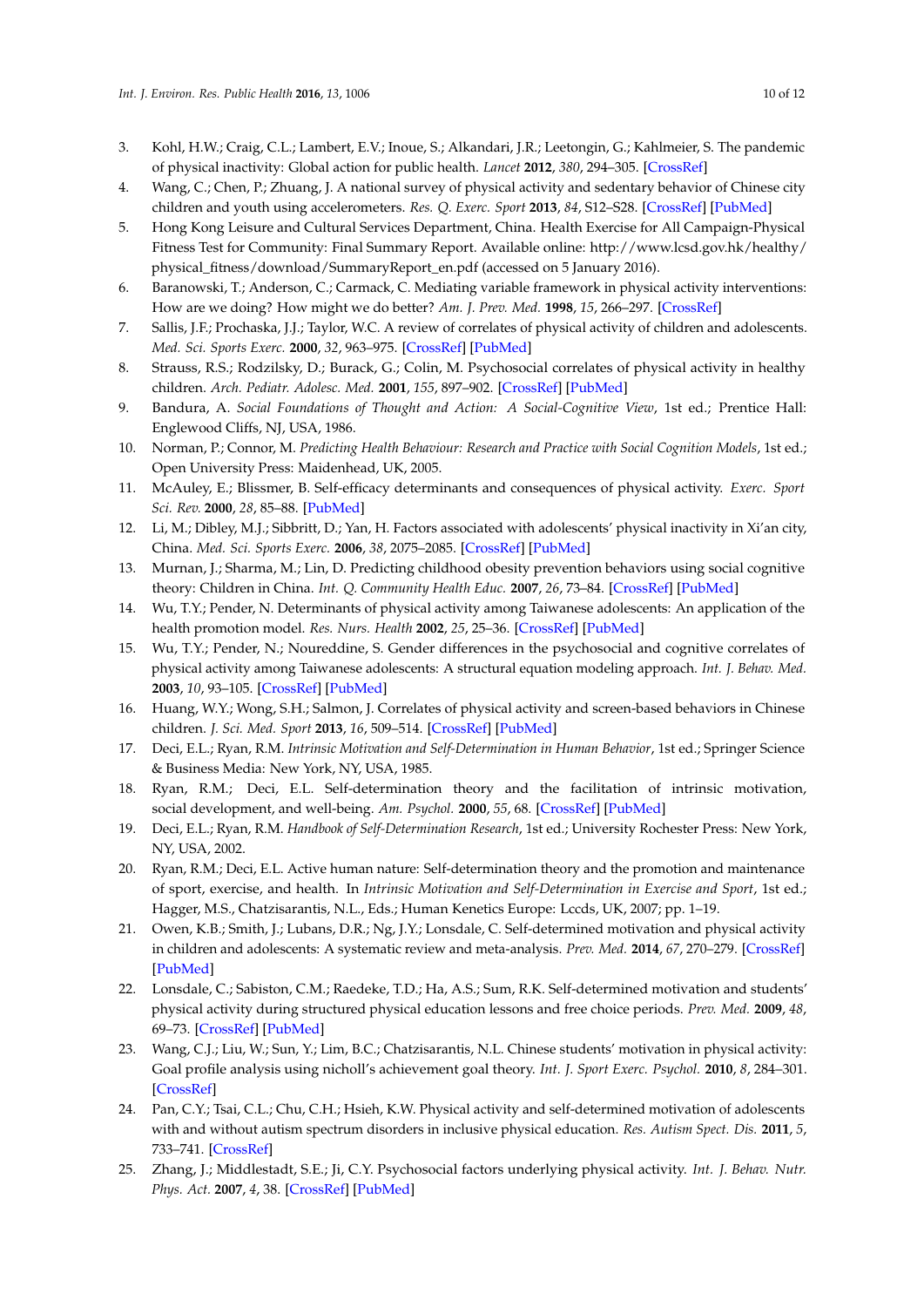- <span id="page-10-0"></span>26. Epstein, L.H. Integrating theoretical approaches to promote physical activity. *Am. J. Prev. Med.* **1998**, *15*, 257–265. [\[CrossRef\]](http://dx.doi.org/10.1016/S0749-3797(98)00083-X)
- <span id="page-10-1"></span>27. Salmon, J.; Owen, N.; Crawford, D.; Bauman, A.; Sallis, J.F. Physical activity and sedentary behavior: A population-based study of barriers, enjoyment, and preference. *Health Psychol.* **2003**, *22*, 178–188. [\[CrossRef\]](http://dx.doi.org/10.1037/0278-6133.22.2.178) [\[PubMed\]](http://www.ncbi.nlm.nih.gov/pubmed/12683738)
- <span id="page-10-2"></span>28. Rodenburg, G.; Oenema, A.; Pasma, M.; Kremers, S.P.; Van de Mheen, D. Clustering of food and activity preferences in primary school children. *Appetite* **2013**, *60*, 123–132. [\[CrossRef\]](http://dx.doi.org/10.1016/j.appet.2012.10.007) [\[PubMed\]](http://www.ncbi.nlm.nih.gov/pubmed/23085278)
- <span id="page-10-3"></span>29. Epstein, L.H.; Saelens, B.E.; Myers, M.D.; Vito, D. Effects of decreasing sedentary behaviors on activity choice in obese children. *Health Psychol.* **1997**, *16*, 107–113. [\[CrossRef\]](http://dx.doi.org/10.1037/0278-6133.16.2.107) [\[PubMed\]](http://www.ncbi.nlm.nih.gov/pubmed/9269880)
- <span id="page-10-4"></span>30. Trost, S.G. State of the art reviews: Measurement of physical activity in children and adolescents. *Am. J. Lifestyle Med.* **2007**, *1*, 299–314. [\[CrossRef\]](http://dx.doi.org/10.1177/1559827607301686)
- <span id="page-10-5"></span>31. Census and Statistics Department. *Population Census—Summary Results*; Census and Statistics Department: Hong Kong, China, 2011. Available online: [http://www.censtatd.gov.hk/hkstat/sub/sp170.jsp?](http://www.censtatd.gov.hk/hkstat/sub/sp170.jsp?productCode=B1120055) [productCode=B1120055](http://www.censtatd.gov.hk/hkstat/sub/sp170.jsp?productCode=B1120055) (accessed on 25 April 2015).
- <span id="page-10-6"></span>32. De Vries, S.I.; Bakker, I.; Hopman-Rock, M.; Hirasing, R.A.; Van Mechelen, W. Clinimetric review of motion sensors in children and adolescents. *J. Clin. Epidemiol.* **2006**, *59*, 670–680. [\[CrossRef\]](http://dx.doi.org/10.1016/j.jclinepi.2005.11.020) [\[PubMed\]](http://www.ncbi.nlm.nih.gov/pubmed/16765269)
- <span id="page-10-7"></span>33. Esliger, D.W.; Copeland, J.L.; Barnes, J.D.; Tremblay, M.S. Standardizing and optimizing the use of accelerometer data for free-living physical activity monitoring. *J. Phys. Act. Health* **2005**, *3*, 366–383. [\[CrossRef\]](http://dx.doi.org/10.1123/jpah.2.3.366)
- <span id="page-10-8"></span>34. Trost, S.G.; Loprinzi, P.D.; Moore, R.; Pfeiffer, K.A. Comparison of accelerometer cut points for predicting activity intensity in youth. *Med. Sci. Sports Exerc.* **2011**, *43*, 1360–1368. [\[CrossRef\]](http://dx.doi.org/10.1249/MSS.0b013e318206476e) [\[PubMed\]](http://www.ncbi.nlm.nih.gov/pubmed/21131873)
- <span id="page-10-9"></span>35. Evenson, K.R.; Catellier, D.J.; Gill, K.; Ondrak, K.S.; McMurray, R.G. Calibration of two objective measures of physical activity for children. *J. Sports Sci.* **2008**, *26*, 1557–1565. [\[CrossRef\]](http://dx.doi.org/10.1080/02640410802334196) [\[PubMed\]](http://www.ncbi.nlm.nih.gov/pubmed/18949660)
- <span id="page-10-10"></span>36. Wang, J.-J.; Baranowski, T.; Lau, W.C.; Chen, T.A.; Pitkethly, A.J. Validation of the physical activity questionnaire for older children (PAQ-C) among Chinese children. *Biomed. Environ. Sci.* **2016**, *29*, 177–186. [\[PubMed\]](http://www.ncbi.nlm.nih.gov/pubmed/27109128)
- <span id="page-10-11"></span>37. Jago, R.; Baranowski, T.; Watson, K.; Bachman, C.; Baranowski, J.C.; Thompson, D.; Hernández, A.E.; Venditti, E.; Blackshear, T.; Moe, E. Development of new physical activity and sedentary behavior change self-efficacy questionnaires using item response modeling. *Int. J. Behav. Nutr. Phys. Act.* **2009**, *6*, 20. [\[CrossRef\]](http://dx.doi.org/10.1186/1479-5868-6-20) [\[PubMed\]](http://www.ncbi.nlm.nih.gov/pubmed/19335875)
- <span id="page-10-12"></span>38. Sallis, J.F.; Strikmiller, P.K.; Harsha, D.W.; Feldman, H.A.; Ehlinger, S.; Stone, E.J.; Williston, J.; Woods, S. Validation of interviewer-and self-administered physical activity checklists for fifth grade students. *Med. Sci. Sports Exerc.* **1996**, *28*, 840–851. [\[CrossRef\]](http://dx.doi.org/10.1097/00005768-199607000-00011) [\[PubMed\]](http://www.ncbi.nlm.nih.gov/pubmed/8832538)
- <span id="page-10-13"></span>39. Deci, E.L.; Ryan, R.M. Self-Determination Theory: An Approach to Human Motivaiton and Personality. Available online: <http://www.psych.rochester.edu/SDT/questionnaires.php> (accessed on 15 August 2014).
- <span id="page-10-14"></span>40. Adams, S.A.; Matthews, C.E.; Ebbeling, C.B.; Moore, C.G.; Cunningham, J.E.; Fulton, J.; Hebert, J.R. The effect of social desirability and social approval on self-reports of physical activity. *Am. J. Epidemiol.* **2005**, *161*, 389–398. [\[CrossRef\]](http://dx.doi.org/10.1093/aje/kwi054) [\[PubMed\]](http://www.ncbi.nlm.nih.gov/pubmed/15692083)
- <span id="page-10-15"></span>41. Reynolds, C.R.; Paget, K.D. National normative and reliability data for the revised children's manifest anxiety scale. *Sch. Psychol. Rev.* **1983**, *12*, 324–336.
- <span id="page-10-16"></span>42. Taylor, R. Interpretation of the correlation coefficient: A basic review. *J. Diagn. Med. Sonogr.* **1990**, *6*, 35–39. [\[CrossRef\]](http://dx.doi.org/10.1177/875647939000600106)
- <span id="page-10-17"></span>43. Bandura, A. Health promotion by social cognitive means. *Health Educ. Behav.* **2004**, *31*, 143–164. [\[CrossRef\]](http://dx.doi.org/10.1177/1090198104263660) [\[PubMed\]](http://www.ncbi.nlm.nih.gov/pubmed/15090118)
- <span id="page-10-18"></span>44. Cho, M.H. The strength of motivation and physical activity level during leisure time among youth in South Korea. *Youth Soc.* **2004**, *35*, 480–494. [\[CrossRef\]](http://dx.doi.org/10.1177/0044118X03258242)
- <span id="page-10-19"></span>45. Plotnikoff, R.C.; Costigan, S.A.; Karunamuni, N.; Lubans, D.R. Social cognitive theories used to explain physical activity behavior in adolescents: A systematic review and meta-analysis. *Prev. Med.* **2013**, *56*, 245–253. [\[CrossRef\]](http://dx.doi.org/10.1016/j.ypmed.2013.01.013) [\[PubMed\]](http://www.ncbi.nlm.nih.gov/pubmed/23370047)
- <span id="page-10-20"></span>46. Standage, M.; Sebire, S.J.; Loney, T. Does exercise motivation predict engagement in objectively assessed bouts of moderate-intensity exercise? A self-determination theory perspective. *J. Sport Exerc. Psychol.* **2008**, *30*, 337–352. [\[CrossRef\]](http://dx.doi.org/10.1123/jsep.30.4.337) [\[PubMed\]](http://www.ncbi.nlm.nih.gov/pubmed/18723896)